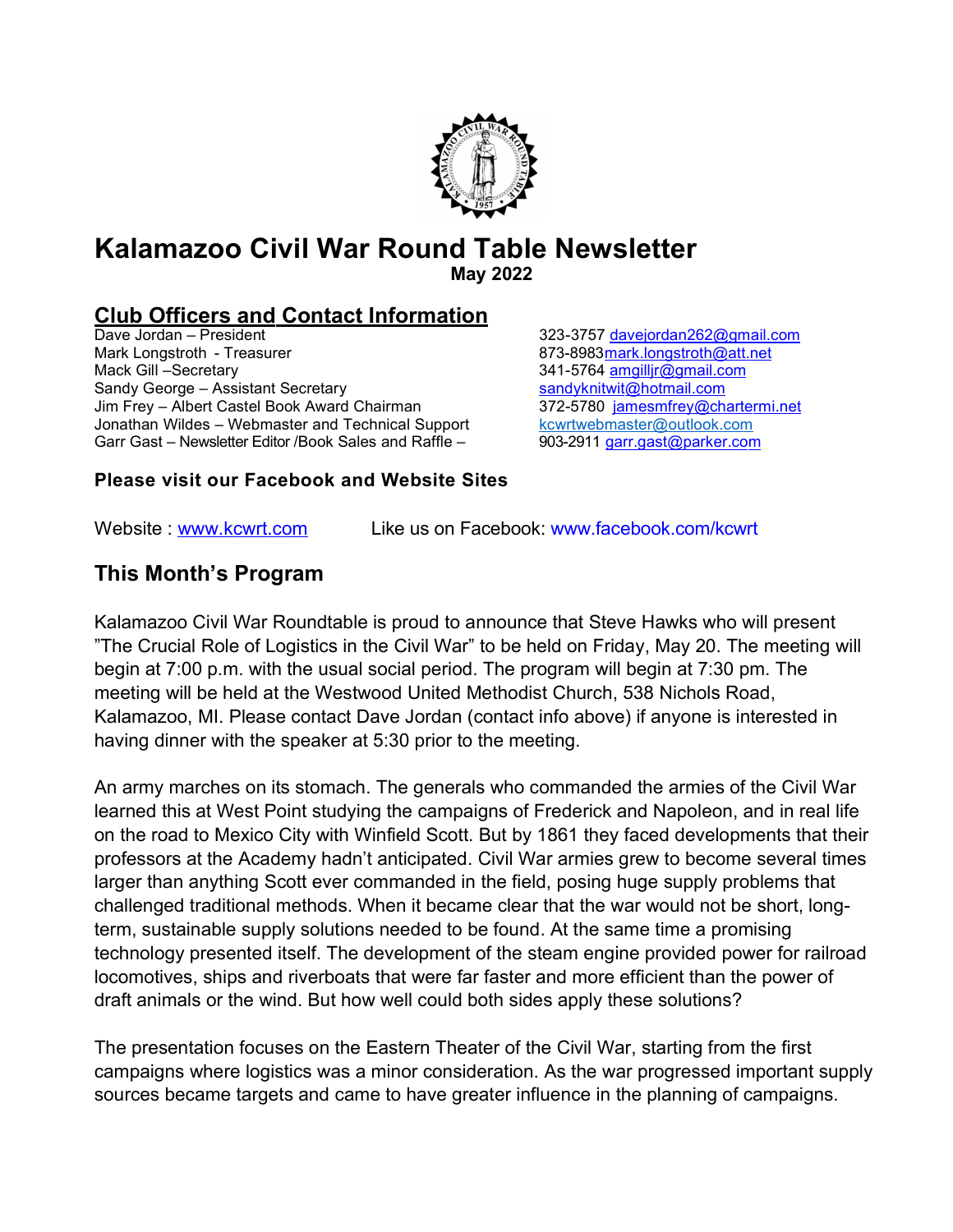Logistics failures contributed to strategic failures, and surprising innovations led to victories. By the end of the war the movements of the armies were dominated by the demands of supply. The ultimate victor happened to be the side that best mastered logistical challenges.

Steve Hawks' interest in history began long before he earned a degree in it from Kalamazoo College in 1978. He went on to a thirty year career in marketing and still teaches marketing classes at Grand Valley State University, but he never lost his love for history. He has been a speaker at Civil War Roundtables around Michigan for over 25 years and in 1992 authored one of the first interactive CD-ROMs, Twelve Roads to Gettysburg. He is the author and publisher of two websites on the Civil War, Stone Sentinels and Civil War in the East, along with a website on his father's World War II engineer battalion, Skydozer. He has also published three guidebooks on the monuments and historical markers of Gettysburg. Steve lives in Grand Rapids when he's not traveling to some battlefield or scenic national park or riding someplace on a train.

## 2022 History Day Winner

Thank you to Lena Miner who presented "Henry Box Brown" to the KCWRT in April. This was a senior group exhibit made by Lena, Paige Pawell and Elise Wylie from Heritage Christian Academy. In the picture below, Dave Jordan and Tom George from KCWRT awarded the group a \$50 check for the best History Day presentation on the Civil War. Their teacher, John Beck, is also in the picture.



## 2021 History Day Winner

The 2021 History Day winners were Elijah and Ezekiel Fenstermaker who made a Senior group documentary video "Communication in History: The Battle of Gettysburg,". John Beck was also their teacher. Since we did not have a 2021 May meeting, the 2021 History Day winners will present the video at the May 2021 meeting.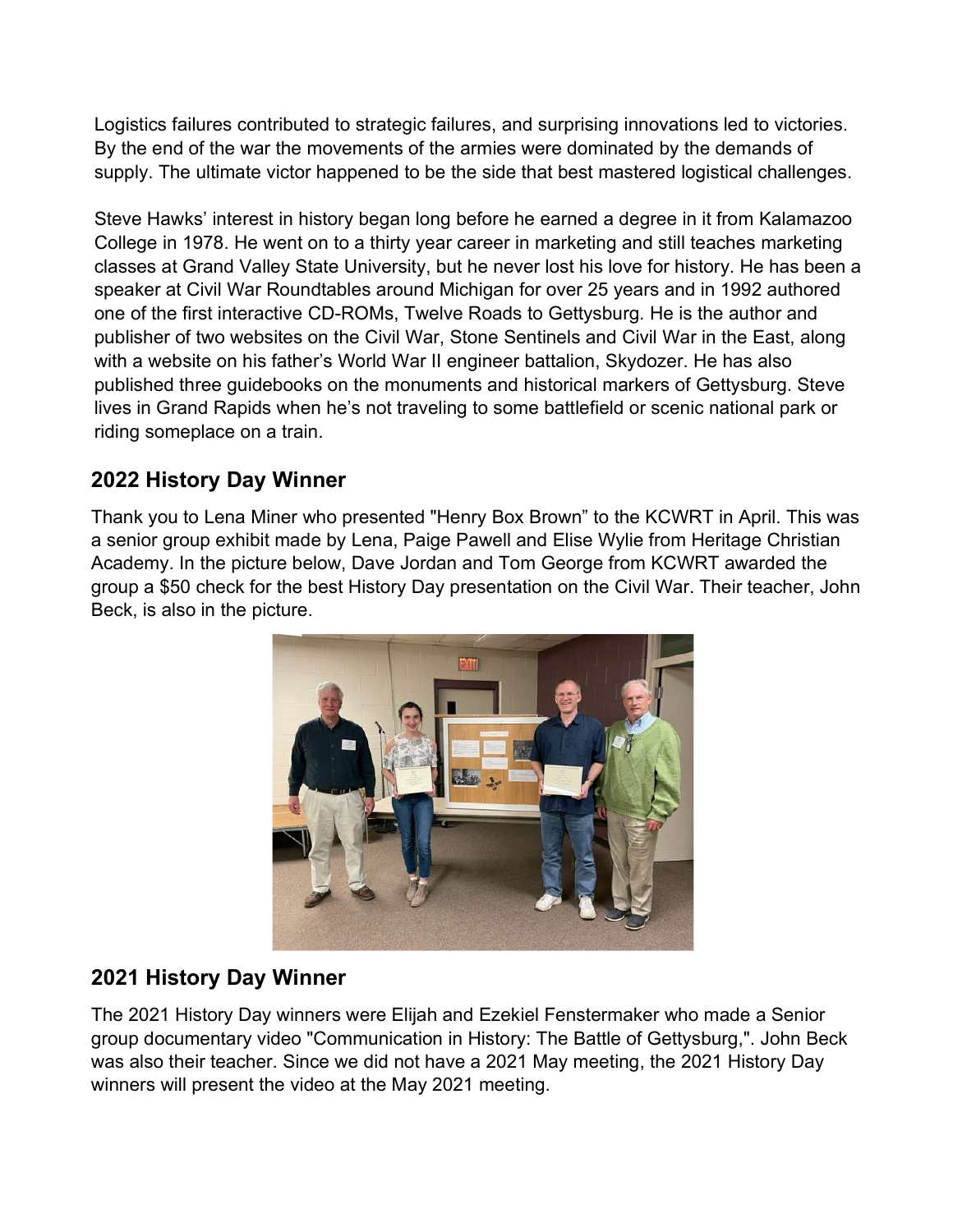### Past Programs

We thank Jim Ribbey who presented "An American Iliad" in which he made a story of around 30 poems that he had memorized and presented in a novel fashion. It was a style of presentation that I had not seen before but enjoyed. We hope you did too. 26 people were in attendance in April. \$32 was raised for preservation through the raffle and another \$32 was raised by the book sales for operating costs. \$79 was raised for Ukrainian Refugee Relief.

## 2022 Preservation Donation

Each year the KCWRT presents a donation to Civil War preservation efforts. At the May meeting, we will vote on what preservation effort will receive this year's donation. Below are two links for several battlefields that are good candidates for the donation.

Belmont, Chickasaw Bayou, Buffington Island, and Upperville battelfields are included in the link below. There is a \$13 / 1 match for donations.

https://www.battlefields.org/give/save-battlefields/help-preserve-311-acres-four-historic-battlefields Corinth, Champion Hill, Port Hudson, and Chattanooga battelfields are included in the link below. There is a \$9 / 1 match for donations.

https://www.battlefields.org/give/save-battlefields/help-protect-407-acres-across-four-sacred-battlefields

## Albert Castel Book Award

We will be deciding soon what book will be awarded the Albert Castel book award. If you have read any of the books (or even a third of the book) we would like to get your input. Please send your evaluation form to Jim Frey (contact info on the first page) or bring it to the meeting.

### Civil War and History Programs Around the State

## Grand Rapids Civil War Round Table - Wednesday May 18<sup>th</sup>

The GWCRT will present Wally Ewing who will talk about "From home to Trench: The Civil War Letters of Mack and Nan Ewing". The GRCWRT meets at 6:30 pm (presentation at 7:00 pm) in the Chapel in the Puritan Reformed Theological Seminary 2965 Leonard Street NE Grand Rapids, Michigan. For more information contact Coordinator Dan Dunn at (616) 887-9828 or check www.grcwrt.com.

#### Ann Arbor Civil War Round Table – TBD

The next AACWRT meeting is not yet posted. The AACWRT meets at 7:00 p.m in the Administration Building Exhibition Room of St. Joseph Mercy Hospital, 5305 Elliott Drive (go to Lot "P"), Ann Arbor, Michigan. For more information call Program Director Ken Baumann at 734-439-7657 or email kb64bau@sbcglobal.net. You can also check aacwrt.org.

#### Michigan Regimental Round Table - May 23rd

The next Michigan Regimental Round Table will present Jack Dempsey who will speak on his new book " Major General Alpheus Williams – Citizen Soldier" Th MRRT meets at the Farmington Library, Lower Level at 6:30 pm.